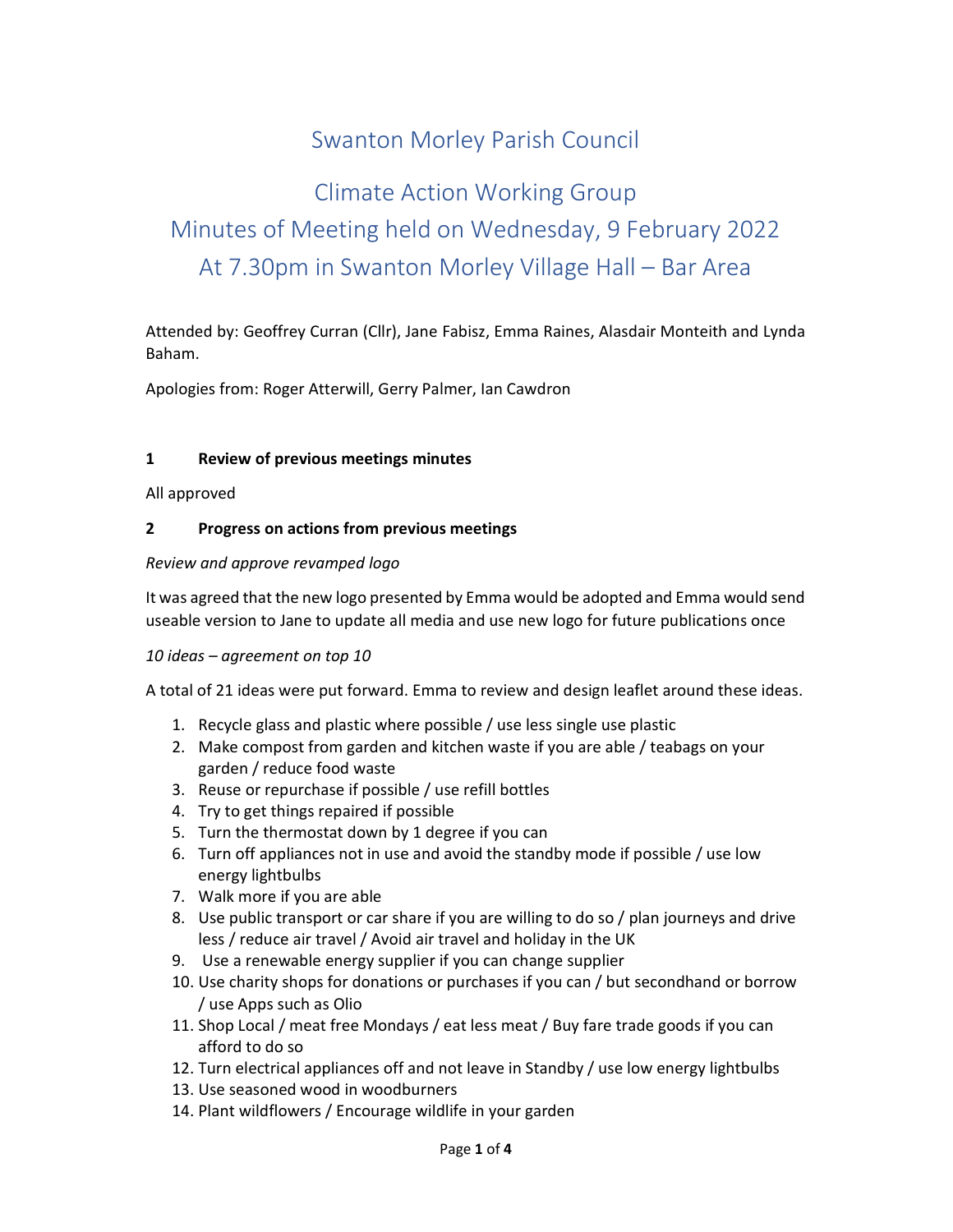- 15. Use blankest instead of turning the heating up
- 16. Consider an electric car as your next vehicle replacement
- 17. Consider air source heat pumps at your scheduled boiler replacement
- 18. Consider installing solar panels
- 19. Join a litter picking group
- 20. Remember to use your bags for life when shopping
- 21. Insulate your home more if you can and look for government or local authority grants for assistance

#### Speakers

- Geoffrey to ask Mark Hudson from Gardening Club to give a talk on effective composting
- Jane to contact Northgate school to confirm time teacher and group of pupils to attend to talk about effective recycling and Eco School Status. They collect:

- Writing instruments - dead pens, felt tips, highlighters, markers, mechanical pencils, correction fluid pens etc

- Bakery plastic - bread bags, bagel bags, wraps, teacake and scone wrappers etc

- Ink Cartridges and printheads - any brand of ink cartridge or printhead however the ones that earn money are Canon and HP ones.

These could be published for the event and encourage people to bring them along and allow Northgate to recycle

- Alasdair to talk about planting trees
- Konectbus to attend to promote public transport / extension to route 4 which now serves Longwater retail park

#### Scout Involvement

Linda T was not at the meeting so no update available

#### Purchase of Display Boards

These have been purchased – we have three table top boards that can be used at the event

Note: Total cost of display boards - £244.00 plus VAT out of the £500.00 Green Grant fund.

Geoffrey has contacted Swanton Morley Primary School who will make posters for the event to display on notice boards

#### Seed purchase and allocation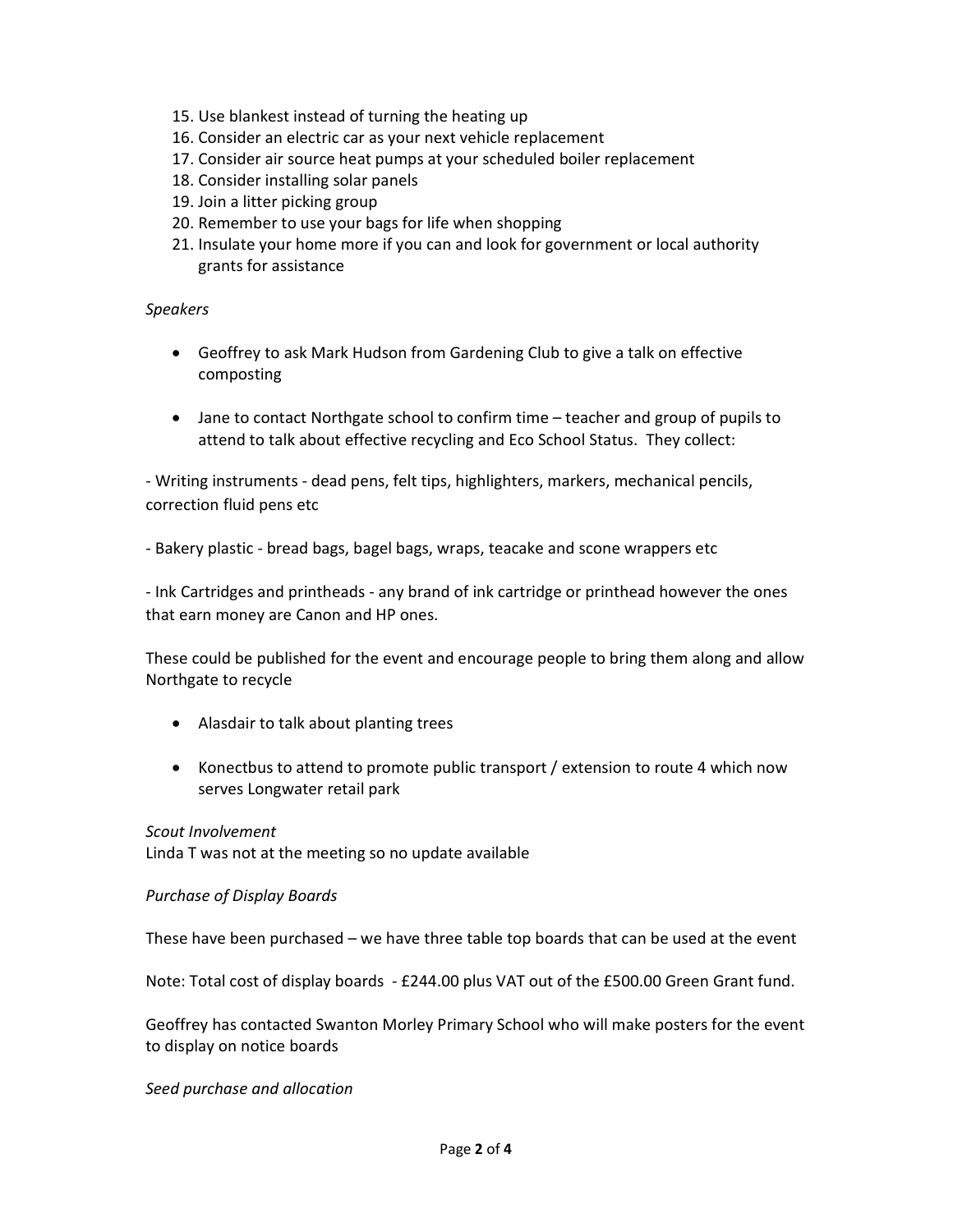Alastair agreed to investigate obtaining wildflower seeds to give away from Toftwood Nurseries

## Battery Recycling

Boxes have been ordered and are in the foyer of the Village Hall

## 3. Programme for 23<sup>rd</sup> April Event

- Start time: 10.30am
- 11.00am Alasdair talk on how to plant trees
- 11.30am Northgate School talk / presentation on how they have achieved Eco School Status - Jane to contact
- 12.00pm Mark Hudson from Gardening club talk on how to make good compost Geoffrey to contact
- End time 12.30pm

## 4. Publicity for April Event

The Mardler and Village Notice boards

Emma to review Mardler content – deadline is 23 February.

## 5. Printing of Leaflets

It was agreed that the leaflet would be a giveaway on the day and must be made sustainably – Emma to explore suppliers.

## 6. Setting a date for the tree and hedge survey

Probably late May 22 – Geoffrey to bring up at Parish Council Meeting.

## 7. Any other long-term plans

Geoffrey explained that he had received an email from Roger Atterwill (Chair of Parish Council) – copy attached – The group agreed that asking Roger to speak at the next meeting might be beneficial if he is available.

In the meantime, the issues raised, and initial comments are below:

 Recycling Education Material to improve recycling rates and improve recycling at The Village Hall - aluminium can bank (Items 1 and 3) It was suggested that the Village Hall needs to improve recycling first and then look at ways to educate others to do the same. We can write to the Environmental Team at Breckland Council and ask for data on the districts recycling rates and what they are doing to improve things. Would Breckland come to a group meeting ?